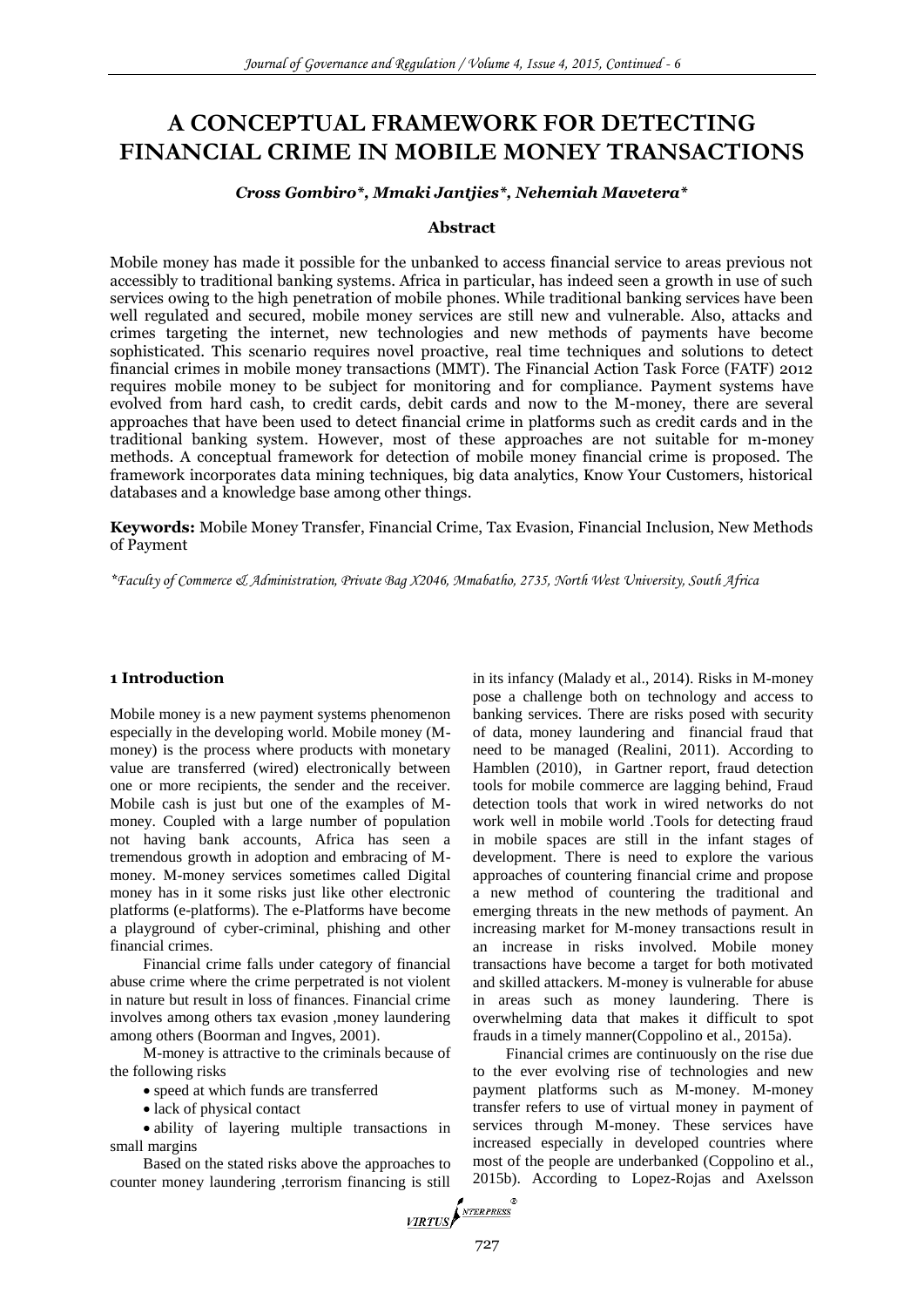(2012),research in M-money fraud is not as advanced as in other fields. Also, M-money must be protected from money laundering.

This paper discusses M-money as new methods of payment. M-money, it further discusses methods used for money laundering and, methods used by authorities to detect and monitor financial crime using information technology. Limitations of current financial crime detection techniques are pointed out as well as the need for a new framework for M-money transactions monitoring and control. A review of existing frameworks is used to come up with a proposed conceptual framework for detection of Mmoney transactions (MMT). The rest of the paper is structured as follows: the remainder of Section 1 discusses characteristics of M-money applications, origins of risks involved in M-money and the Mmoney ecosystems. Section 2 delves into approaches that can be used in M-money financial crimes. Section 3 presents the conceptual framework for M-money financial crime detection and on Section 4, some reflections and conclusion are presented.

#### *1.1 M-money application services characteristics*

M-money services have been broken into three parts by Solin and Zerzan ( 2010).These are i)What type of service they are ii) How these services are used and iii) an environment description in which these Mmoney services are used. Most of the services offered for M-money are for payment services in the following areas:

 Domestic and International transfers where parties in the same country transfer funds and regional money transfers between migrant workers and family members respectively.

 Storage of funds-other kind of payments involves storage of funds through an account.

 Retail payments for goods and services and payment of salaries (Solin and Zerzan, 2010).

## *1.2 How M-money crime risk can arise*

According to Chatain et al.(2008) anonymity, elusiveness, rapidity and lack of oversight are basically four ways in which M-money crime can be committed.

*Anonymity* – is done when a customer is unregistered or done when customer does not have the particulars to conduct a M-money transaction. The perpetrator can also use unregistered SIM card.

*Elusiveness* – One single account can be used in a community through a single individual through pooling. Normally various recipients receive money through one account in a many-to -one type of transactions or, through a rich person delegating a subordinate to do transactions on behalf of the boss. It is difficult to check such an account as the transactions can match with the profile of the rich boss.

*Rapidity* – M-money transactions can be done with speed, opening opportunities for layering hence a "would be criminal" can conduct several transactions in small amounts but to various recipients in a short space of time.

*Lack of oversight* – Happens when governing bodies are lax in the way they regulate M-money to such an extent that the platform is open for abuse through layering and transfer of money with no transaction cap (Chatain et al., 2008).

## *1.3 M-money Ecosystem*

The mobile ecosystem as described by Tobbin (2011) has various players that include partner banks, Mobile Network Operators(MNO), Regulators, Merchants, Consumers and distribution channel .The players involved in M-money ecosystem include MNO, Banks and regulators. The MNO provide the facilities and distribution channel for subscribers to conduct Mmoney transactions. Mobile Network Operators work in conjunction with agents (distributors) to do business on behalf of them. There are also merchants that are involved in remittances. Distribution channels normally act as point of contact with the customers that are involved with customer registrations and cash in cash services (Tobbin, 2011).

Banks are also part of the ecosystem as they store customer deposits in trust accounts. They also provide online banking integration to the mobile commerce (m-commerce) systems. They are also there to provide financial regulatory advice to MNO. Merchants and utilities also are involved in the Mmoney ecosystem. They include retail shops, lottery, casinos, goods and service provides where they use the system for receiving payment from customers for which Digital Subscriber Television (DSTV) and Electricity payments are typical examples.

## **2 Approaches for dealing with financial crime in M-money transactions**

Most of the approaches dwell on data mining approach for Anti Money laundering. The frameworks studied touch most on traditional banking and on credit card fraud. Very few frameworks dwell on Mmoney as it is in its infancy. However from the materials searched on peer reviewed journals there are some concepts that can be learnt from traditional banking systems and the methods used for detecting financial crime. The Financial Action Task Force (FATF) formed in 1989 came up with rules governing financial crime in the Banking sector. These recommendations have continuously been revised as criminals come up with new methods for countering set procedures. The most recent revisions are the FATF 2012 recommendations. The recommendations do encourage using policies to deal with crime risk in financial domain. There are also recommendations for Know Your Customers (KYC), Employees and

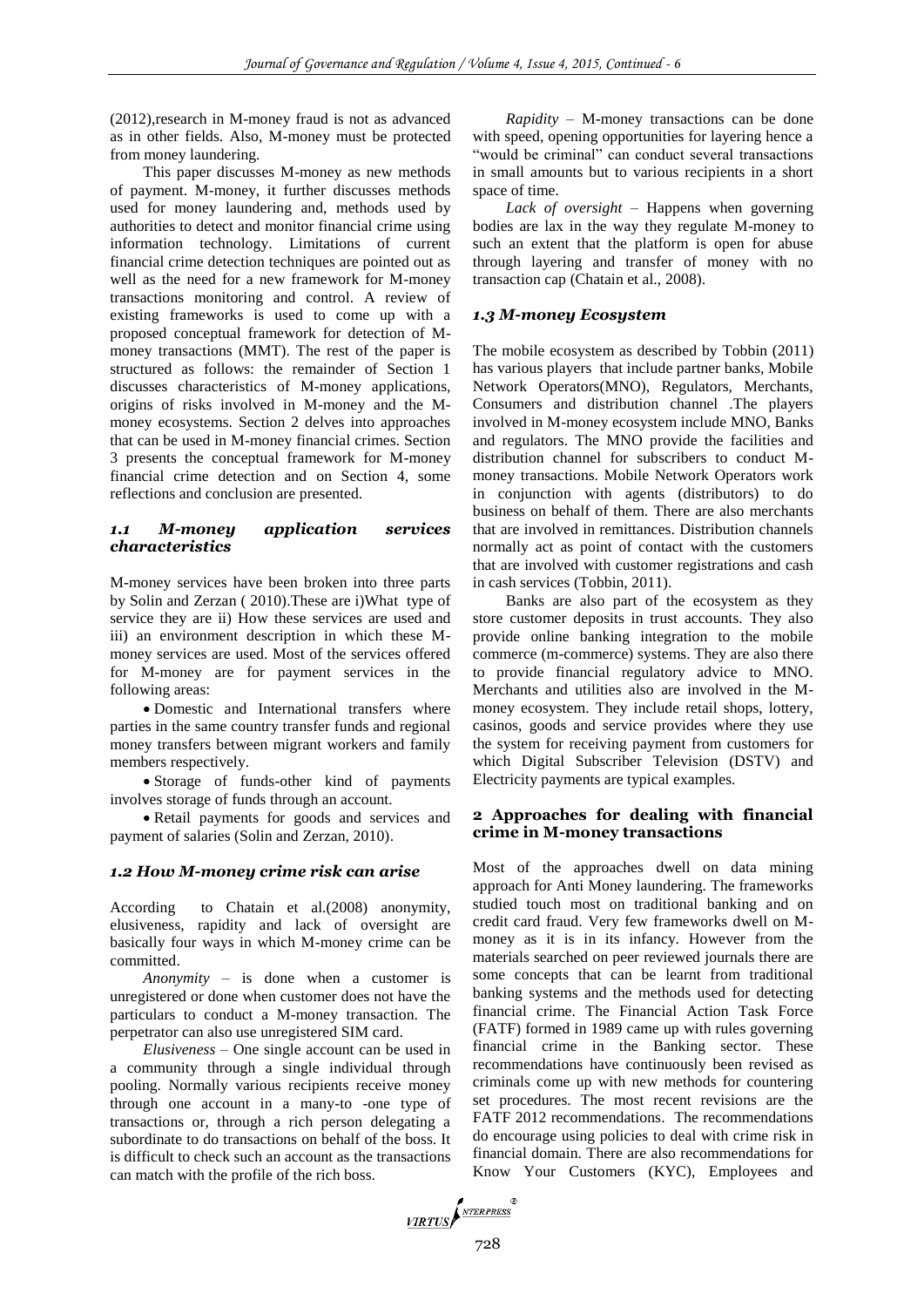Knowing Your Customer's Customers. However it is upon countries to embrace these FATF guidelines and recommendations.

# *2.1 Money laundering detection framework*

Mehmet et al., (2013) in their research. "Money laundering detection framework to link the disparate and evolving schemes" developed a detection framework for money laundering.

The framework provided covers many financial services including electronic money (E-Money) for detection using algorithms and suspicious trail databases. This might be helpful as the research questions also point to how one can identify suspicious transactions. This is also useful for fraud detection and money laundering. However the above framework is a large framework covering many aspects including M-money. In our framework we are only scaling down on M-money and not covering other monetary transactions such as traditional banking. We extract some of the components for use in our framework.

# *2.2 Fraud profiling conceptual model*

Brungs et al. (2008) , in their paper "Developing a Conceptual Framework for Identity Fraud Profiling" came up with a framework for identifying fraud through profiling. Their framework looks at profiling methodology through some notification and message passing to some modules. There are some policies that monitor activities, monitor profiles together with biometric biography, identity data, PINs and key loggers. Some concepts of profiling can be useful in our framework as it helps eliminate the risk of anonymity and helps to enhance Know Your Customer (KYC) and Customer Due Diligence (CDD).

## *2.3 Data Mining Framework for Financial Accounting Fraud Detection*

The framework for the detection of financial accounting fraud was proposed by Sharma and Panigrahi (2013). This framework explores the data mining method that can be used in financial statement and accounting frauds. The framework was mainly designed for detecting outliers and visualization for finding rare patterns. The assumption on their framework was that outlier detection techniques are suitable for distinguishing fraudulent data from authentic data, the techniques for visualization has the ability to present data anomalies. The framework design suits traditional banking model but some of the techniques can be used in M-money especially the outlier detection technique. However, care should be taken as criminals can use smurfing method to circumvent outlier detection by using below threshold

values to transact various amounts to many customers. This technique has to be combined with other techniques for it to work in the presence of emerging new payment methods.

## *2.4 Multi-Variant Relational Model for Money Laundering Identification using Time Series Data Set architecture*

An architecture for money laundering was proposed by MCA and Prabakaran (2014) for the detection of laundering proceeds using multi variant model based on transaction set.

The architecture describes pre-processing of transaction data log by removing incomplete log data. These data transactions have to be checked through relational mapping by separating distinct from unique accounts. The accounts data is checked for one to many relational metric. The retrieved patterns from the log are then converted into a generalized format. The data that has been converted is then forwarded for money laundering identification. In the money laundering identification, a time series data of the transaction data will be performed by splitting data performed at a particular time frame. There is then a computation of overall amount transferred from one to many or many to one relationship based on to threshold values. A rule set is done to check if total transaction done surpass the total threshold for it to become a suspicious transactions(MCA and Prabakaran, 2014).

What is valuable from the framework in our research is the one-to-many or many-to -one transactions detection. It can be used to detect criminals that use mules or those that break larger transactions into smaller chunks. Again a criminal can deposit money into one's account and forward it to a transaction chain where the mine will come back to the criminal as legal money. Criminals such as those who dupe people into pyramids or multi sales of house to many home seekers can be detected in this many-toone type of financial fraud.

## *2.5 A Monitor for Detecting Money Laundering and Terrorist Financing*

This framework was proposed by Helmy et al. (2014). It is used for detecting and monitoring transactions that might be showing signs of deviation from set rules for legitimate transactions. In the framework the system checks for customer risk and attaches a risk on transaction by placing a severity degree. The transaction is monitored in rule base, cycle detection and clustering modules. If one of the modules detects that the transaction is suspect then the transaction is given a risky score and marked as suspect. The transactions are then displayed according to their risky score in tabular format.

The transaction passes through the monitoring phase which contains many modules such as rule base,

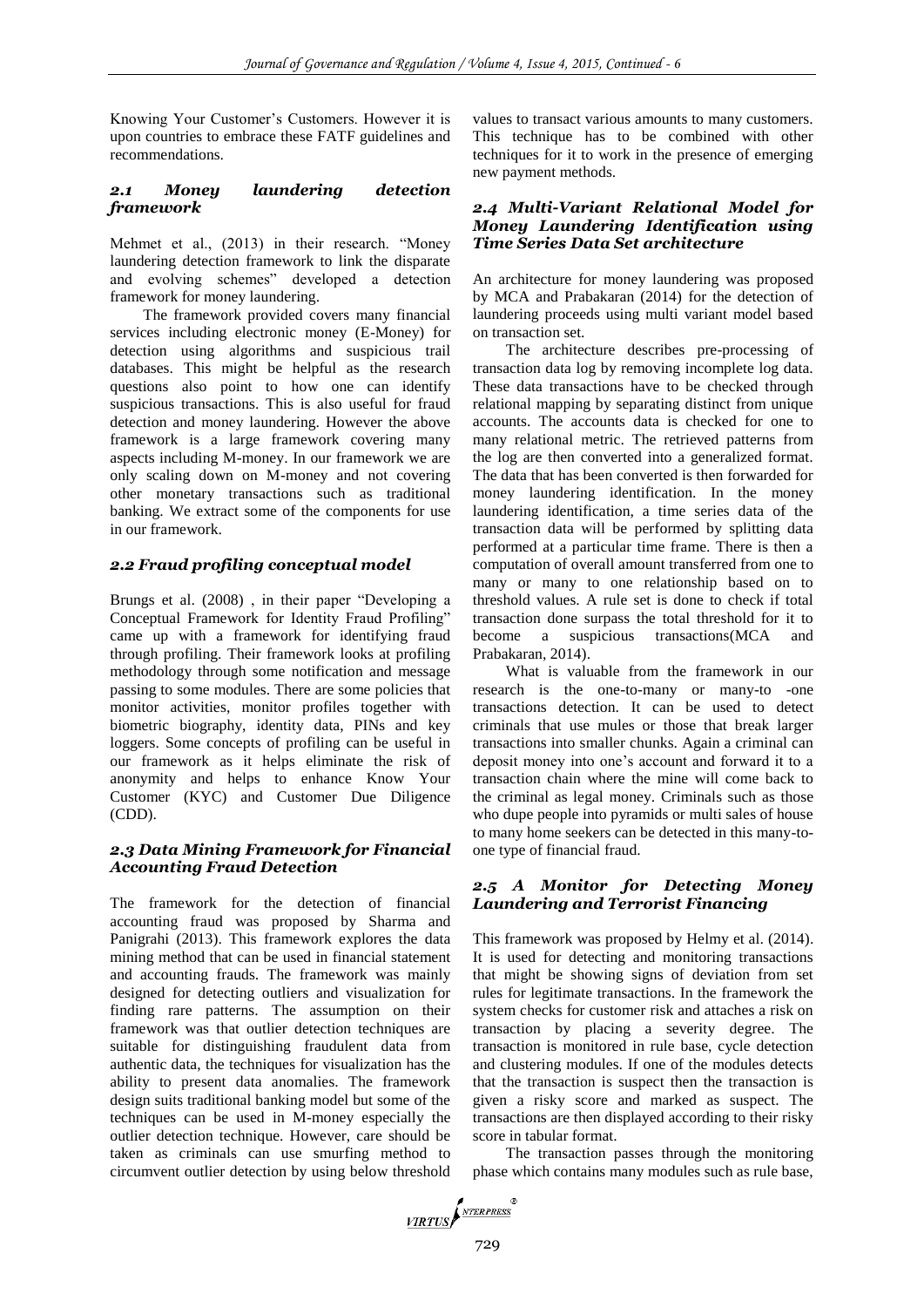feature detection, cluster, cycle detection, and suspected link monitors. The framework proposed assigning risk to customer and transactions due to Customer's due Diligence.

They proposed that, if a customer wires money to a suspect, then it is deemed suspect through a suspect link analysis by under covering hidden relationships such as a sanction list person or any person informed by government. The framework also provides for cycle detection where money transferred through layering is returned back to the initiator. Any transaction deemed suspect is checked in the history databases. The importance of this framework to our proposed framework is that we can make use of suspect link analyser and assign customers a risky level. For example, previously convicted offenders can be assigned risky customers status, and any transaction they conduct is deemed suspect. Cycle detection can also be used in our framework to detect suspects that want to introduce illegal money and withdraw it as legitimate money.

## *2.7 Framework of Data Mining System for Anti money Laundering*

A framework using data mining for anti-money laundering was proposed by Luo (2014) where transactions are cleaned and transformed for data mining and discovered knowledge is put into a knowledge base which can be used for visualisation and recommender systems. The framework focused on dynamic detection mechanism for suscipicious transactions using stream data using classification based algorithm.The framework is not well suited to M-money ecosystem based at the speed at which the transactions are performed. However, knowledge base for keeping the discovered knowledge might be usefull in our proposed framerwork.

#### *2.8 Detecting fraudulent M-money transactions*

Figure 1 details a framework for detecting fraud in Mmoney transactions.





Source: Batra et al., 2013

The framework by Batra et al.(2013) , was designed to define a reputation score based on historical data, use reputation to determine multiple patterns related to fraudulent M-money transfer, detect customer patterns and classify transaction as genuine or fraudulent.The framework attempts to identify fraud in real time by identifying potential risks through detecting anomolous M-money transfer transactions. The framework provides anomaly detection systems for identifying suspicous transactions in real time.The framework provides automatic detection patterns of money laundering in automated manner.The framework also provides Know your Customer database and call details records and inactive patterns.The framework also includes key perfomance indicators to measure customer usage pattern and automatically classifies transactions likely to be deemed suscipicious for money laundering.The data is then ranked through a reputation score database and customer reputation score for detecting money laundering (ML) or fraud pattern. These are then analysed through a transaction graph(Sun et al., 2006).The framework does not however provide ways on how to seperate fraudulent transactions from genuine transaction. This framework is useful in the development of our proposed framework as it can be used for setting rules and assignment of risk score in the ontology module.The historical database engine is also applicable in our framework as it is useful for keeping transaction records in accordance to FATF 2012 recommendations of keeping records for five years.

$$
\underbrace{\textit{virtus}} \left( \textit{hiferses}^{\text{R}} \right)
$$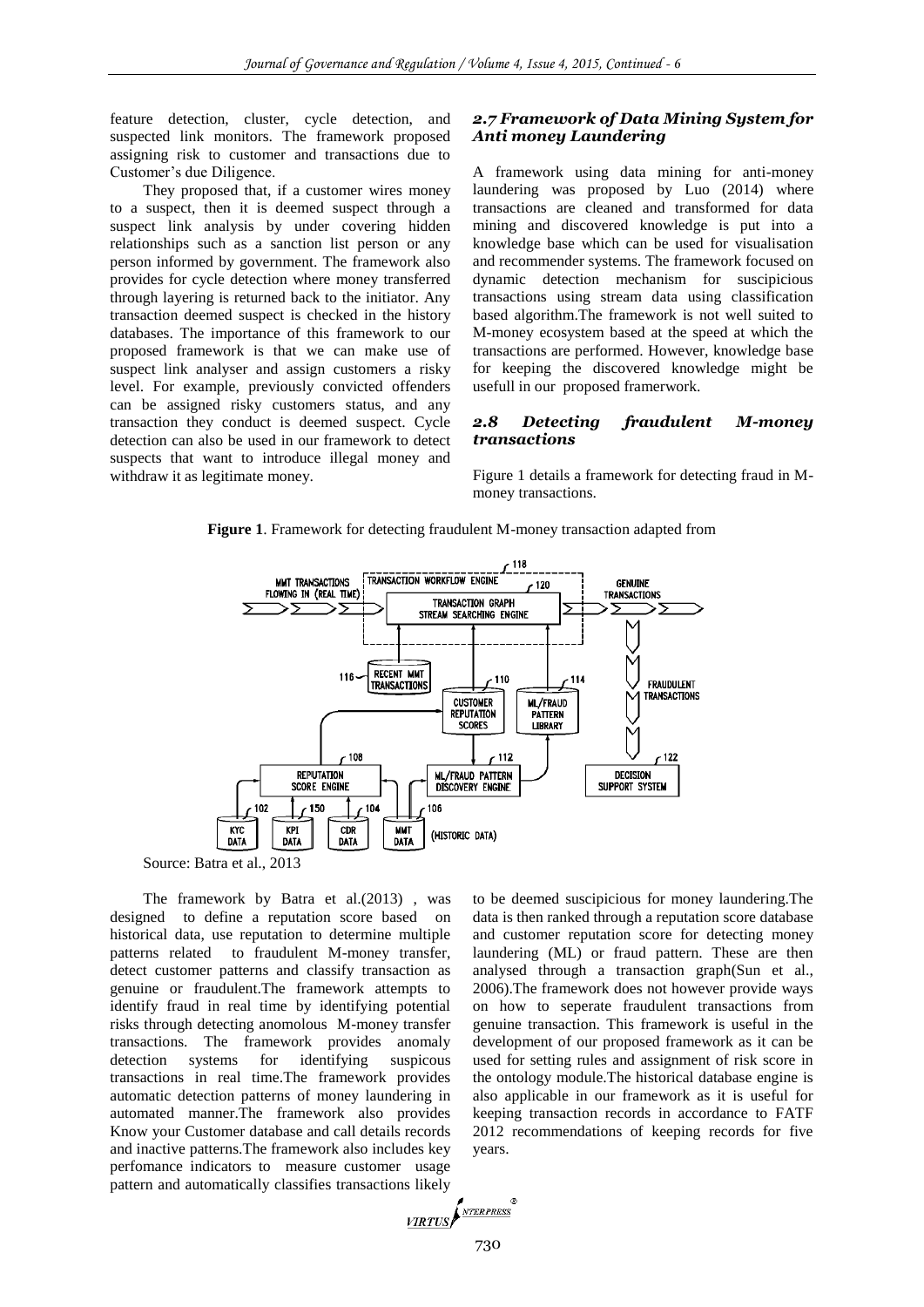## *2.9 Analysis of the existing frameworks*

Most of the frameworks anlaysed use data mining ,but use of data mining has problems of uncovering only what the analyst are looking for and patterns identified may be a result of data inconsistence based on random fluctuations (Zengan Gao and Mao Ye, 2007).This can be addressed through big data analytics as use of data mining is human intensive and cannot cover data in motion effectively. Traditional fraud detection methods sorely focused on identification, verification and profiling of customers using historical transactional data However, according to Zengan Gao and Mao Ye (2007), they are weak in uncovering potential fraud and insider trading. Data mining has its own challenges such as noisy data, difficulties of tracing user behaviour and also, behaviour changes quite frequently. In addition, extracting large volumes of data need high efficient techniques (Singh and Singh, 2015).

#### **3 The need for a new framework**

Basing on the various methods and frameworks for detecting financial crime in M-money, the imaging challenge calls for a holistic approach to uncover hidden risks in M-money. Tackling financial crime is a challenge because a lot of internal control systems have serious control weaknesses. However, its key aspect is the ability for technology to maintain comprehensive logs of all performed activities and electronic transactions of fraudulent activity or heightened fraud risk (Dzomira, 2014).

Cyber criminals know that banking financial detection systems rarely monitor behaviour of customers across multiple accounts, channels and systems and this weakness opens the door for crosschannel financial crime. In this process, a fraudster gains access to customer information in one channel and uses that to commit fraud through another. Also, the anonymity of e-commerce makes it more difficult to uncover bogus communications and hidden relationships (Joyner, 2011).

## *3.1 Proposed Conceptual framework for M-money financial crime detection*

Money Laundering (ML) patterns and the networks for purported ML is essential for automated ML but focus in traditional research has been on legislation and compliance. The methods are limited to incident identification, suspicious surveillance avoidance detection with investigations being manual, tedious and somewhat resource intensive as well as time consuming. The current methods do not address false positive rates well and become invalid in the presence of high volume sets (Zengan Gao and Mao Ye, 2007). In our proposed framework we take this into account through the use of big data analytics where the method looks at large volume of data and deals with variety

and removal of noisy data. The velocity of the data (real time environment and the speed at which the data is generated) .Based on the millions of transactions generated by M-money transactions, there is need to extract value from the data. Identification of legal transaction as an illegal transaction can result in lawsuits while identification of an illegal transaction as legal can result in loss of business and promotion of money laundering and financial crime practices.

#### *3.1.1 Discussion of the framework*

Figure 2 presents the proposed conceptual framework for detecting M-money financial crime. The framework encompasses monitoring activities such as fraud, social network analysis,and money laundering.The framework also encompasses the FATF 2012 recommendations and preliminary observations through the use of M-money platforms and their requirements.The dynamic nature of financial crime needs a holistic approach to help Financial Intelligent Unit (FIU) and investigating officials to detect financial crime by using automated approaches. Care should be taken to correctly identify suscipious transactions when a transaction deemed suspect is not suspect or one deemed clean is suspect. Our framework can be used for helping investigators and FIU to discover hidden traits in M-money transactions.

#### *3.1.2 Transaction data sources*

The framework will use various sources of information for data processing. The different data will be put in an XML for pre-processing and cleaning. XML files are not database specific, they convert files to a standard format. The data originates from mostly log files from MNO that have records such as SIM card, SIM card replacement information and the SIM registration information. Though most of agent data will be generated on the MNO's network, the data will be kept on MNO databases. This information will be used for pre-processing. Employee records data will be used for the sessions they logged in and their access rights. Employee data could also include their financial worth and declarations of what they own.

Transaction data in motion will also be subjected for data cleaning where successful and failed transactions will be cleaned for processing. Historical data and repositories contain committed transactions and past transaction records. The FATF requires that banks and financial institutions should keep transaction data for a period of not less than five (5) years. Previous offender database will contain a list of offenders who have been previously convicted or warned on financial crime. This includes persons that have been blacklisted in the banking sector and persons previously suspected of financial crime but won the cases.

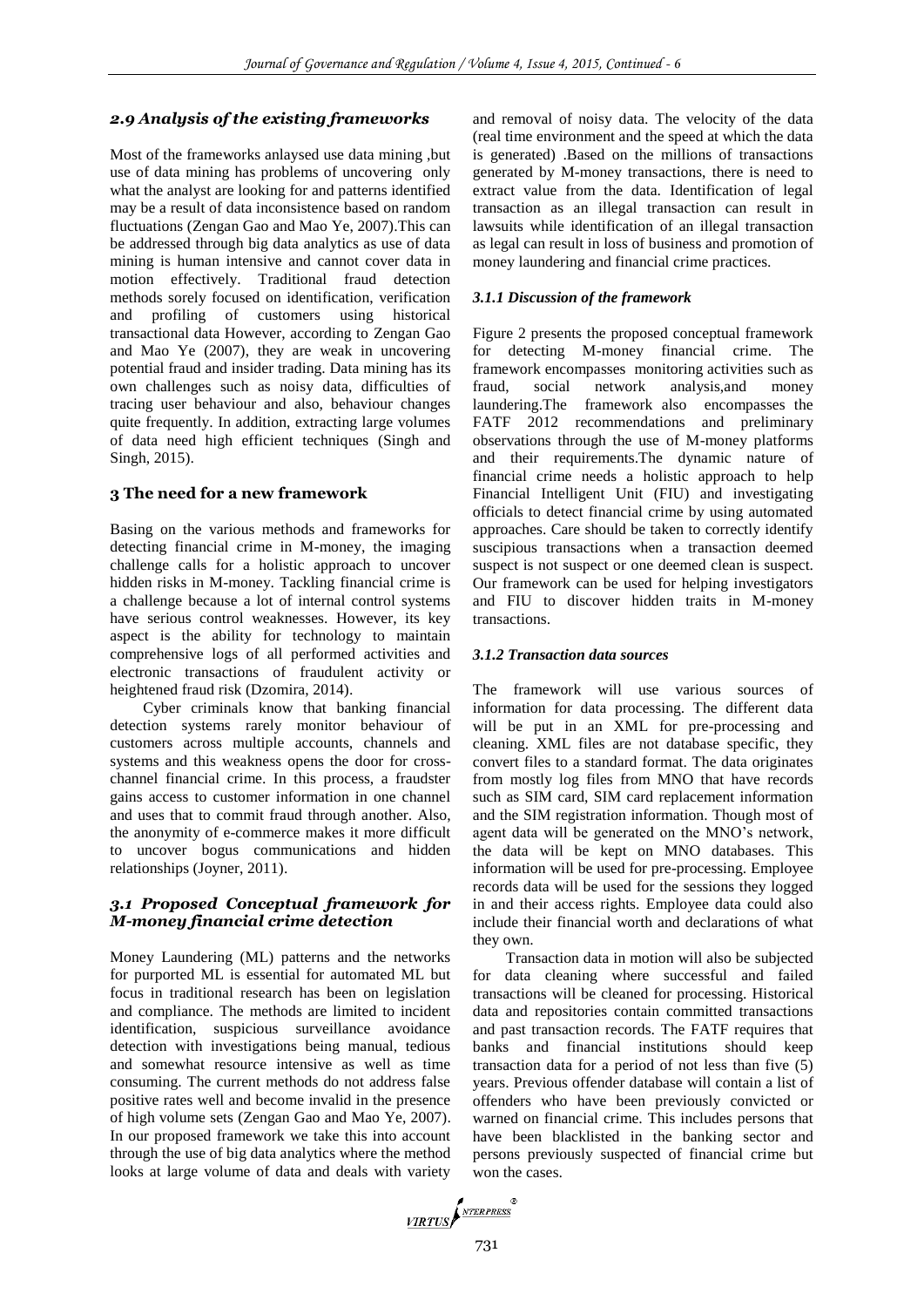

**Figure 2.** Conceptual framework for detection of M-money financial crime

#### *3.1.3 Pre-processing*

The data gathered form data collections will be cleaned to check for incomplete and noise transactions. Big data analytics tools can be used since the data might be in motion as well as the data being voluminous. The transactions that are complete are then forwarded for monitoring

#### *3.1.4 Ontology System*

Ontologies are domain related intensional models and developed to capture information or knowledge that need to be shared (Mavetera and Kroeze, 2010). Knowledge is represented in declarative formalism with sets of objects describing relationships among them(Gruber, 1995). Ontology can also be regarded as a knowledge-based system that uses a declarative knowledge base containing the concepts and the relations that exist in a given domain(Trausan-Matu and Neacsu, 2008). Rules for setting threshold values, exclusion list, and transaction cap can be set in an ontology module for use during the transaction monitoring. Rajput, et al.( 2014) state that " Ontology is used to develop an expert-system as it provides an unambiguous specification of knowledge and is adaptive in case of dynamic knowledge base. The ontology-based expert system consists of domain knowledge as well as some rules to support reasoning". This module will be helpful for the rule base and, outlier detection and link analysis. The sets for exclusion list, customer ranking and outlier detections are specified in the ontology engine. The set rules for identifying genuine and suspicious transactions are specified in the ontology system engine.

#### *3.1.5 Real Time transaction monitoring*

Most of the detection tools and methods are passive in nature .In this proposed framework the module checks for suspicious transactions in real time .The data mining techniques can be used for checking various offences through clustering, suspected link analysis, location analysis where the system checks for geographical location of the suspect and customer habits. If a transaction is deemed suspect, it will be profiled depending on probabilities of the variable and rank. For example a many-to-one transaction might indicate a commission of fraud such as pyramid fraud or a housing agent selling a single house to many persons. For any transaction conducted and linked to a blacklisted person, the said transaction will be categorized as suspect.

#### *3.1.6 Alert Generator*

When the system is monitoring the transactions, and if there is probability that a transaction is suspect, then, it is sent to the alert generator for red flags and suspicious activity report.

$$
VIRTUS \left( \frac{NTERPRESS}{NTERPRESS} \right)
$$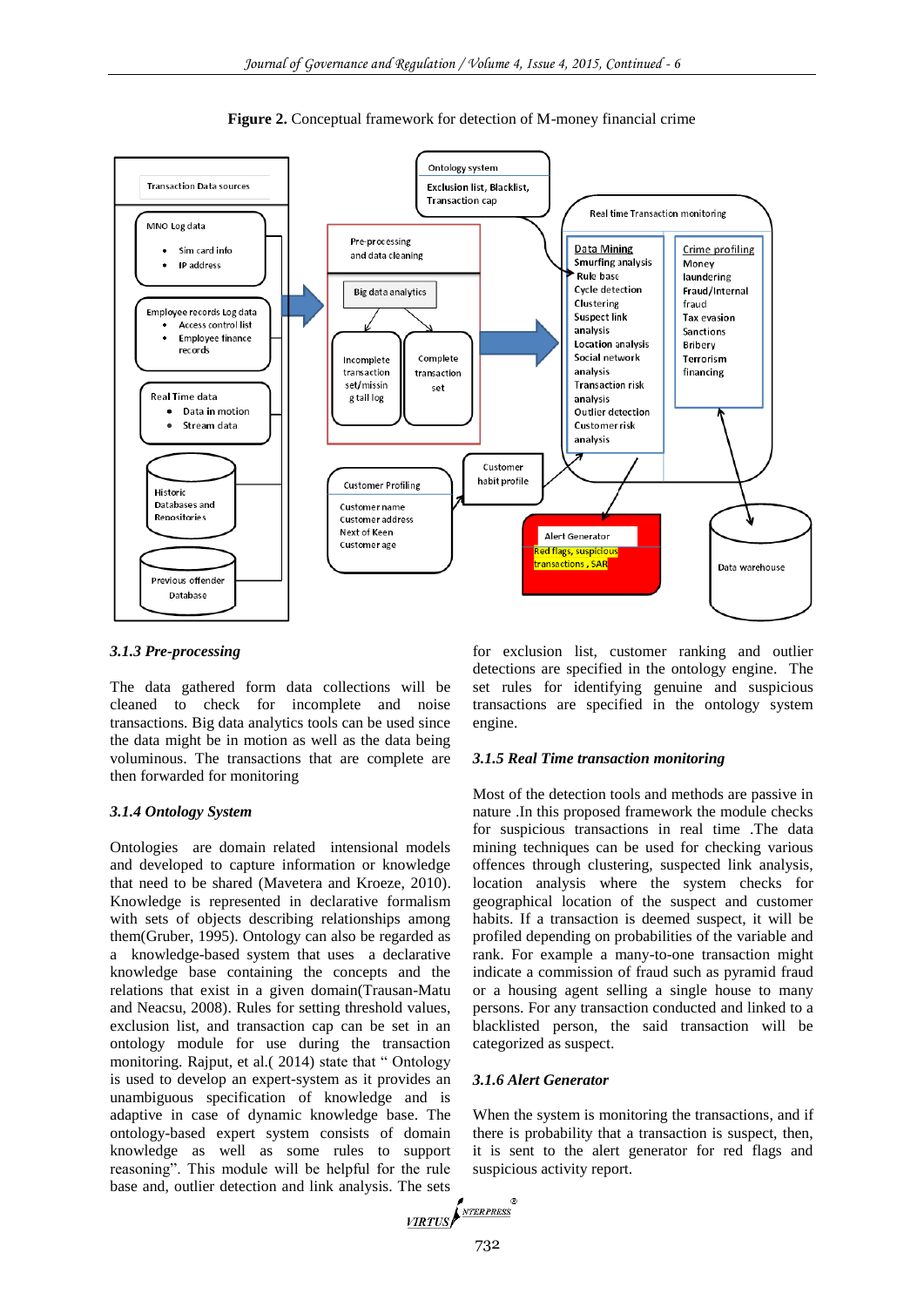#### *3.1.7 Customer Profiling*

This will be used for Know your customer policies and Customer Due Diligence .The profile information can help in understanding customer habits and social network analysis. The link analysis can be used to analyze interaction behaviour patterns, identify suspect links and uncovering hidden groups.

#### *3.1.8 Data warehouse*

Since information generated from monitoring is voluminous, it is best to store the information in a data warehouse for further analysis. The data warehouse is necessary to store heterogeneous data sources as well as being used for inferring data through use of Dempster-Shafer theory. The theory is also used for combining evidence(Yager, 1987;Panigrahi et al., 2007).The theory can be used to avoid unwanted results for example seperating genuine from illegal transactions in the proposed framework (Coppolino et al., 2015a).

## **4 Reflection and conclusion**

Our framework uses data cleaning, pre-processing and use of historical databases. Suspicious data come from employee logs, historical offenders' database and historical and real time transaction data. The flags and Suspicious Activity Reports (SAR) are forwarded for analysis by crime analysis agency for further analysis. Ontology is set to define a set of rules to link customers, customer ranking, threshold values and transaction rules. The problem of identifying anomalies in MMT is a challenge. However, the framework addresses the problem by use of various data mining approaches as well as the use of Dempster Shafer theory to identify evidence of financial abuse and assign probabilities based on likelihood of transaction to fall under illegal transaction. What can be added for further research is including geographical location analysis and algorithms for faster execution of the identification and execution of the tools. There is need to uncover and continuously update the rule base as criminals always come with new techniques in money laundering, cybercrimes and other financial crimes

## **References**

- 1. Batra, V.S., Garg, D., Kothari, R., Krishnapuram, R., Negi, S., Parija, G.R., 2013. Detecting fraudulent mobile money transactions. US8458090 B1.
- 2. Boorman, J., Ingves, S., 2001. Financial system abuse, financial crime and money laundering-background paper. Wash. IMF.
- 3. Brungs, A., Winchester, D., Stephens, G., Smith, S., 2008. Developing a Conceptual Framework for Identity Fraud Profiling.
- 4. Chatain, P.-L., Hernández-Coss, R., Borowik, K., Zerzan, A., 2008. Integrity in Mobile Phone Financial Services. World Bank Work. Pap.
- 5. Coppolino, L., D'Antonio, S., Formicola, V., Massei, C., Romano, L., 2015a. Use of the Dempster-Shafer Theory for Fraud Detection: The Mobile Money Transfer Case Study, in: Intelligent Distributed Computing VIII. Springer, pp. 465–474.
- 6. Coppolino, L., D'Antonio, S., Formicola, V., Massei, C., Romano, L., 2015b. Use of the Dempster–Shafer theory to detect account takeovers in mobile money transfer services. J. Ambient Intell. Humaniz. Comput.  $1 - 10$ .
- 7. Dzomira, S., 2014. Digital forensic technologies as efraud risk mitigation tools in the banking industry: evidence from Zimbabwe. Risk Gov. Control Financ. Mark. Inst. 4, 116.
- 8. Gruber, T.R., 1995. Toward principles for the design of ontologies used for knowledge sharing? Int. J. Hum.-Comput. Stud. 43, 907–928.
- 9. Hamblen, M., 2010. Mobile commerce growth outpaces anti-fraud tools, Gartner says [Online]. Computerworld. URL http://www.computerworld.com/article/2515612/mobi le-wireless/mobile-commerce-growth-outpaces-antifraud-tools--gartner-says.html (accessed 6.21.15).
- 10. Helmy, T.H.E., Abd-ElMegied, M. zaki, Sobh, T.S., Badran, K.M.S., 2014. Design of a Monitor for Detecting Money Laundering and Terrorist Financing. Int. J. Comput. Netw. Appl. 1, 15–25.
- 11. Joyner, E., 2011. Detecting and preventing fraud in financial institutions.
- 12. Lopez-Rojas, E.A., Axelsson, S., 2012. Multi agent based simulation (mabs) of financial transactions for anti-money laundering (aml), in: Nordic Conference on Secure IT Systems. Blekinge Institute of Technology. p. 94.
- 13. Luo, X., 2014. Suspicious Transaction Detection for Anti-Money Laundering. Int. J. Secur. Its Appl. 8.
- 14. Malady, L., Buckley, R.P., Arner, D.W., 2014. Developing and Implementing AML/CFT Measures Using a Risk-Based Approach for New Payments Products and Services. CIFR Pap.
- 15. Mavetera, N., Kroeze, J.H., 2010. An ontology-driven software development framework.
- 16. MCA, G.K., Prabakaran, M., 2014. An Multi-Variant Relational Model for Money Laundering Identification using Time Series Data Set. Int. J. Eng. Sci. 3, 43–47.
- 17. Panigrahi, S., Kundu, A., Sural, S., Majumdar, A.K., 2007. Use of dempster-shafer theory and Bayesian inferencing for fraud detection in mobile communication networks, in: Information Security and Privacy. Springer, pp. 446–460.
- 18. Rajput, Q., Khan, N.S., Larik, A., Haider, S., 2014. Ontology Based Expert-System for Suspicious Transactions Detection. Comput. Inf. Sci. 7.
- 19. Realini, C., 2011. Securing Mobile Money to Deliver on the Promise. Lydian J.
- 20. Sharma, A., Panigrahi, P.K., 2013. A review of financial accounting fraud detection based on data mining techniques. ArXiv Prepr. ArXiv13093944.
- 21. Singh, P., Singh, Mandeep, 2015. Fraud Detection by Monitoring Customer Behavior and Activities [WWW Document]. URL (accessed 6.21.15).
- 22. Solin, M., Zerzan, A., 2010. Mobile Money: Methodology for Assessing Money Laundering and Terrorist Financing Risks. GSM Assoc. Last Modif. January.
- 23. Sun, L., Srivastava, R.P., Mock, T.J., 2006. An information systems security risk assessment model